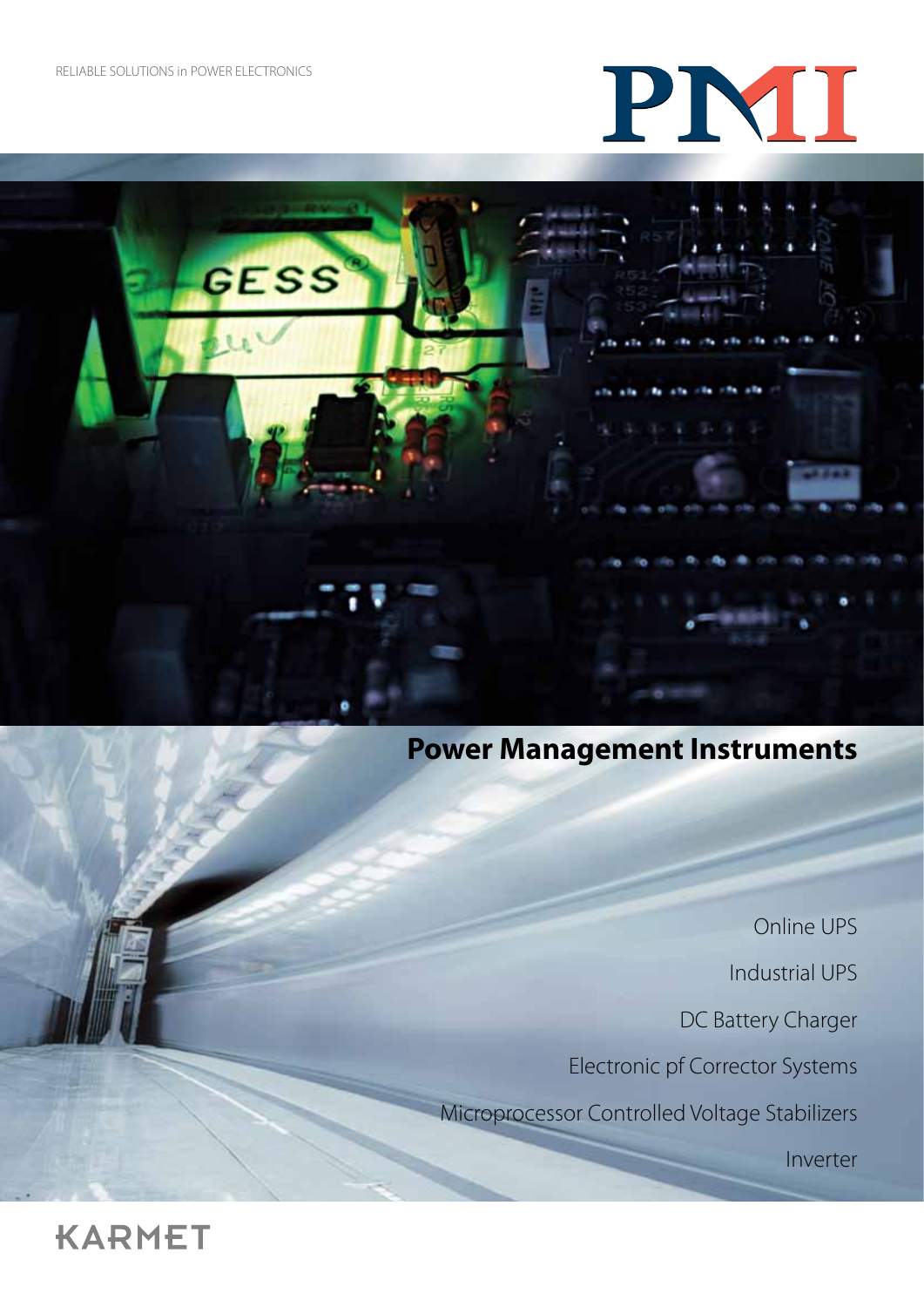# GESS LINE Microprocessor Controlled SERVO VOLTAGE REGULATOR



### FULL PROTECTION WITH MICROPROCESSOR CONTROLLED ARCHITECTURE

# Longterm Operational Efficiency

GESS Servo Voltage Regulators are RISC microprocessor controlled devices. The microprocessor controlled PWM technology prevents the unnecessary movements of servo motor and the torroi-<br>dal transformer. Due to its mechanical architecture

there are no tap changes providing perfect instant current reaction and output voltage sensitivity. This brings low risk of break downs, long lasting operation and low maintenance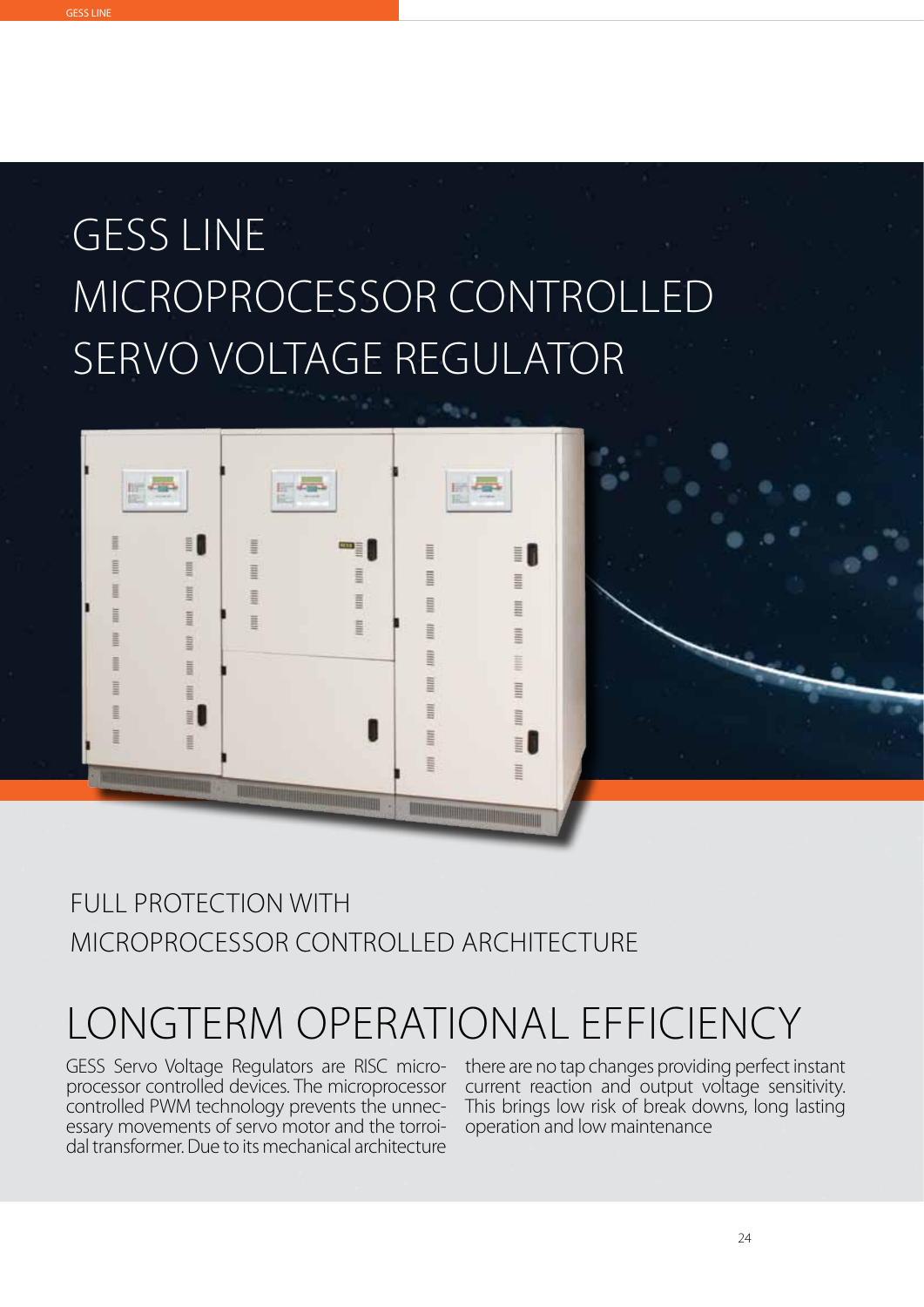GESS LINE







#### Low Output Voltage Tolerance

GESS Servo Voltage Regulators operate mechanically at 100V/sec correction speed with low output voltage tolerance as low as  $\pm 1$  %. Thus they are ideal solutions for protecting electronic loads. In general applications they are highly recommended for no critical loads such as lighting, and for stabilizing input voltage in buildings and factories.

#### Energy Saving Solution

The Servo Voltage Stabilizers are also ideal to be used in connection with generators where the network voltage is too low and fluctuation is high. Normally, a standalone generator starts operating below 200V, however a generator coupled with a Servo or Static Voltage Stabilizer kicks in below 165V since the Servo Voltage Regulator corrects the network voltage down to 165V level. Regulator's correction capability within this margin would prevent unnecessary operation of generators and increase system's efficiency.

#### Features at a glance

- Measuring true RMS
- Controlling with RISC Microprocessor
- Perfect static and dynamic regulation
- Wide input operating voltage range 130-270 VAC
- Electronic protection against over-load and short circuit
- $\cdot$  220V  $\pm$  1% static regulation 100V/Sec regulation speed
- Programmable upper and lower limit for protecting over voltage
- Load level, input and output voltage display

SAFER LOAD



*Since Servo Motor is set in motion with PWM technique, Servo Regulator responds to voltage spikes at optimum pulses to prevent overshoot & undershoot type corrections. As a result, the load is safer against voltage surges and short circuit current. In addition optimum corrections extend the life of the corroidal transformer and the regulator itself.*

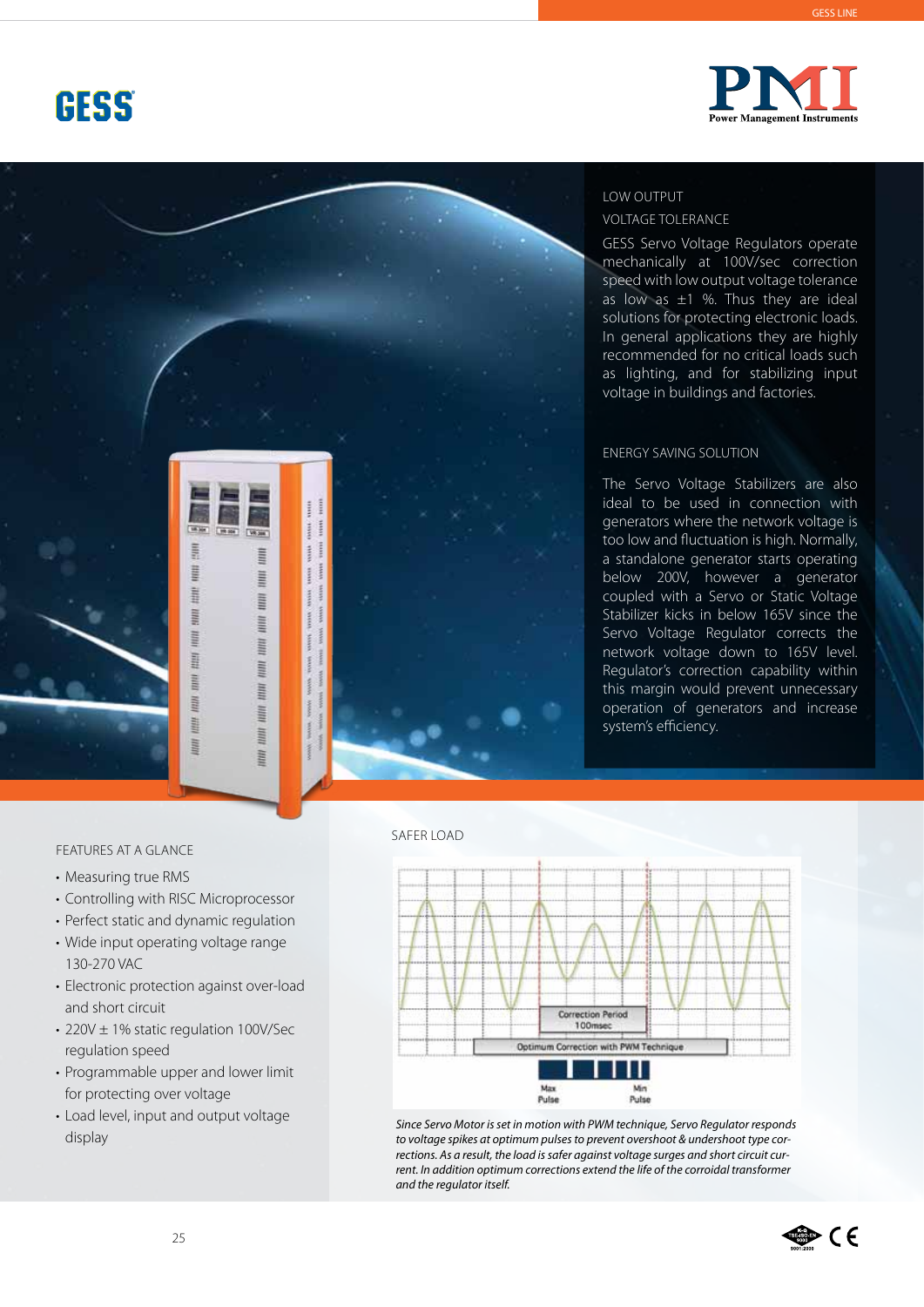





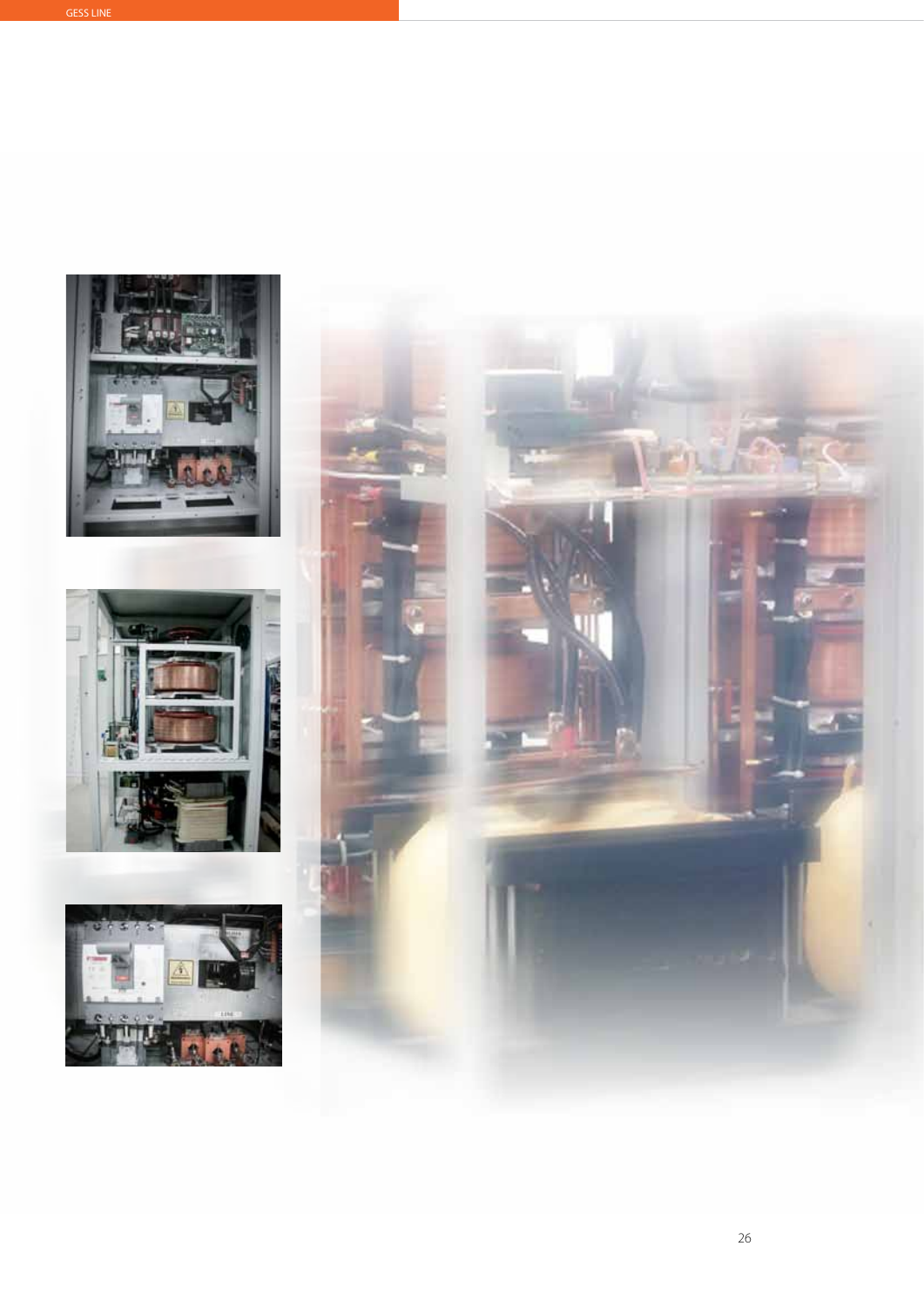

# **GESS**

# Microprocessor Controlled Servo Voltage Regulator

| <b>INPUT</b>                               |                                                                                                                                |
|--------------------------------------------|--------------------------------------------------------------------------------------------------------------------------------|
| Input Voltage Regulation Range             | 285 - 440 VAC (3 phase), 165-255 VAC (1 phase)                                                                                 |
| Input Voltage Operating Range              | 230 - 470 VAC (3 phase), 130-270 VAC (1 phase)                                                                                 |
| Operating Frequency                        | 50 Hz ± %5                                                                                                                     |
| System Input Protection                    | Over Current Thermic Fuse, Instant Over Voltage Protection                                                                     |
| Instant Voltage and Pulse Protection       | IEEE 587 (4500 A, 110 Joules)                                                                                                  |
| <b>OUTPUT</b>                              |                                                                                                                                |
| Output Voltage                             | 380 VAC RMS ± %1 (3 Phase), 220 VAC RMS ± %1 (1 Phase)                                                                         |
| Overloading                                | 10 Seconds at % 200 Load                                                                                                       |
| Regulation Speed                           | 100 V/sec                                                                                                                      |
| Output THD                                 | Equal to Input THD                                                                                                             |
| Recovery Time                              | 500 ms (165-225 VAC)                                                                                                           |
| Operating Technique                        | RISC Microcontrolled Full Automatic Servo Controlling                                                                          |
| Output Protection                          | Short Circuit, Over Current Electronic Protection, Over and Lower Voltage Protection                                           |
| <b>DIGITAL CONTROLLING PANEL (0-45kVA)</b> |                                                                                                                                |
| Indicator and Buttons                      | True RMS Digital Voltmeter, Alarm Reset Button                                                                                 |
| <b>Warning Messages</b>                    | Input High/Low, Output High/Low, Overload Warning                                                                              |
| Viewing Measured Values                    | Output, Input and Load                                                                                                         |
| Setting Output Tolerance                   | % 1,5 - 2,5 - 3,5 - 5 Selectable by DIP Switch                                                                                 |
| Setting Lower Output Voltage Limit         | 180 - 190 - 200 - 210 V Selectable by DIP Switch                                                                               |
| Setting Upper Output Voltage Limit         | 230 - 240 - 250 - 260 V Selectable by DIP Switch                                                                               |
| DIGITAL CONTROLLING PANEL (60-600kVA)      |                                                                                                                                |
| Indicator and Buttons                      | 2x16 LCD, Menu Scanning Button, Selecting Button,                                                                              |
| <b>Warning Messages</b>                    | I/O Low/High, Load > %100, Motor Error, Over Temperature                                                                       |
| Viewing Measured Values                    | Mains Power and Output Voltage, Load Level                                                                                     |
| Setting Output Tolerance                   | % 1-5 Selectable Front LCD Panel                                                                                               |
| Stand-By Duration                          | 1-10 Sec. Selectable Front LCD Panel                                                                                           |
| Output Upper Protection Voltage            | 230 - 250 VAC Selectable Front LCD Panel                                                                                       |
| Output Lower Protection Voltage            | 180 - 210 VAC Selectable Front LCD Panel                                                                                       |
| Regulation Voltage                         | 220 - 240 VAC Selectable Front LCD Panel                                                                                       |
| Sound Alarm                                | On Warning Messages 2 Short 'beep' per 2 seconds<br>Selectable Front LCD Panel,<br>You can cancel this property on this panel. |
| <b>GENERAL</b>                             |                                                                                                                                |
| Total Efficiency                           | >% 98 (At Full Load)                                                                                                           |
| Mechanical By-pass                         | Manuel "Mains - Line Stabilizer" Selector                                                                                      |
| <b>Electrical Noise Reduction</b>          | FCC Part 15 Class B                                                                                                            |
| Protection Level / Color                   | IP20 / RAL 7035                                                                                                                |
| <b>COMMUNICATION</b>                       |                                                                                                                                |
| RS232 Communication (option)               | Compatible with Windows NT, XP, Vista; Remote ON-OFF; Key parameters can be monitored over Local Area Network & Internet       |
| <b>ENVIRONMENT</b>                         |                                                                                                                                |
| Operating Temperature                      | $-10/ +50 °C$                                                                                                                  |
| Relative Humidity                          | 90%                                                                                                                            |
| Operating Attitude                         | Max. 3000 Mt.                                                                                                                  |
| Noise Level                                | Max. 60 db                                                                                                                     |
| Electrical Standards                       | EN 50091-1 (Security) / EN 50091-2 (EMC)                                                                                       |

\* Custom production available up to 1000KVA